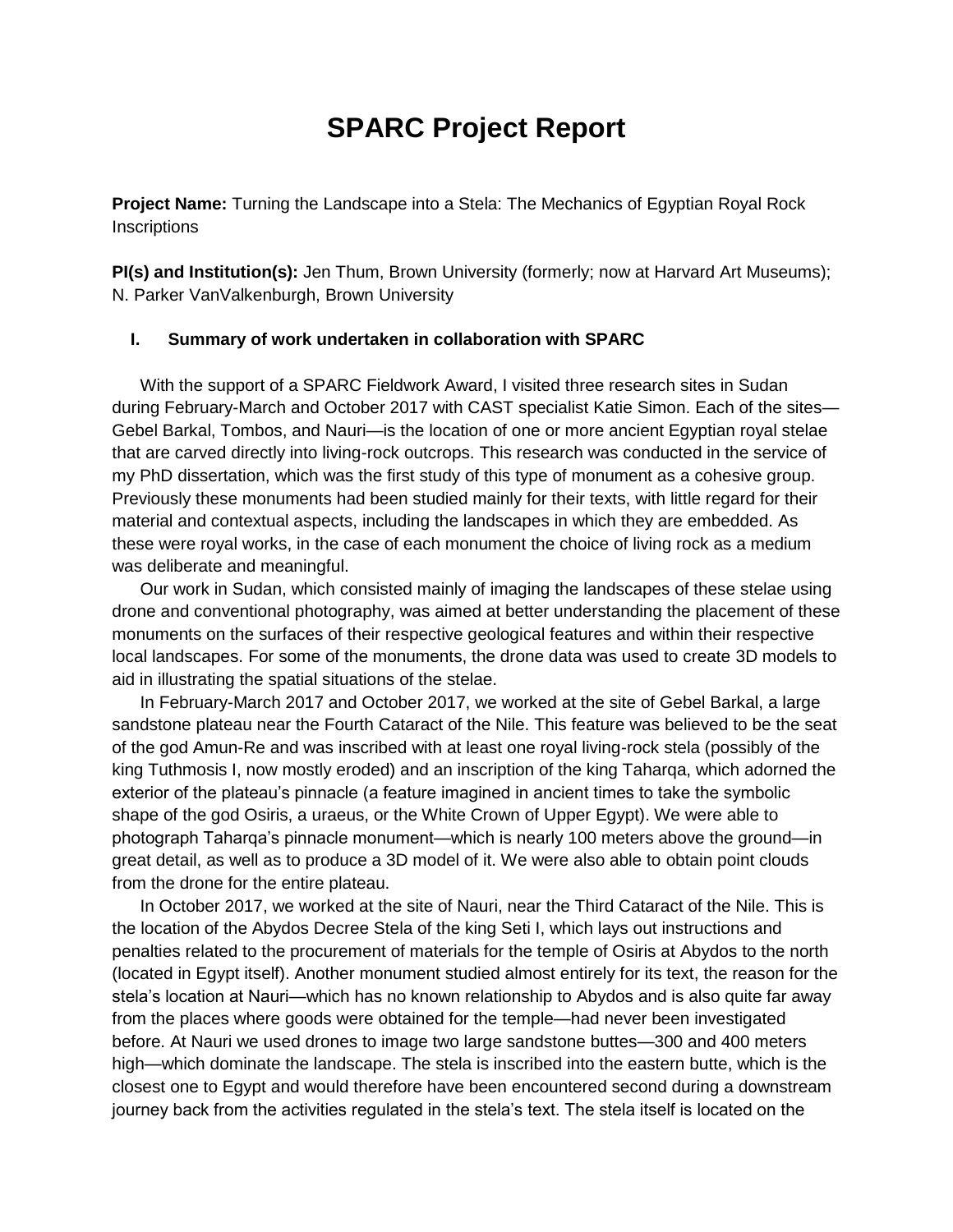western side of the butte, facing the direction of river traffic back to Egypt. Our investigation demonstrated that the stela would have been readily visible to passers-by on boats carrying goods obtained in Nubia. More importantly, its location at Nauri appears to have been chosen because of the striking landforms and unusual river course at this site. Just west of Nauri, the Nile—which ordinarily flows south-north and whose direction was central to Egyptian daily life suddenly turns right at a near-ninety-degree angle. It flows west-east past Nauri, and I argue in a forthcoming publication on sensory experiences with the stela that this distinct change in the river's course was a spatial, bodily cue to look up at the buttes in the distance. I contend that the stela was inscribed on the face of the "second" butte because the first one also served as a cue for those passing by to anticipate a monument worth noticing.

Also in October 2017, we worked at the site of Tombos, south of Nauri. At Tombos we successfully imaged a series of royal monuments commissioned by the king Tuthmosis I, which are usually studied for their contents alone. Drone photography, videography, and visits to the site in various types of lighting demonstrated that the monuments likely served as pictographic signals of the king's authority in the area, with each monument successively spelling out his various names in a series of visual cues over the course of roughly 500 meters of Nile coastline. Previous to our visit, the placement of these monuments in relation to each other had not been described in detail and the relationships of their contents to their contexts had not yet been made.

## **II. Presentations and Publications Completed**

American Schools of Oriental Research Annual Meeting, San Diego, California / November 2019

Paper: "Ancient Egyptian Geologics Through the Lens of Living-Rock Stelae"

Thum, J. 2019. *Words in the Landscape: The Mechanics of Egyptian Royal Living-Rock Stelae*. Ph.D. Dissertation. Joukowsky Institute, Brown University.

Inaugural Theodore N. Romanoff Lecture, Institute for the Study of the Ancient World, NYU / February 2019

Lecture: "'The Medium is the Message': The Mechanics of Egyptian Royal Living-Rock Stelae," given in my capacity as the recipient of the Theodore N. Romanoff Prize from ARCE

Thum, J. 2018. "In Between and Beyond: Working in the borderlands of ARCE and the Egyptian empire." *Journal of Eastern Mediterranean Archaeology & Heritage Studies*, 6 (3), 230-246. http://doi.org/10.5325/jeasmedarcherstu.6.3.0230

American Research Center in Egypt Annual Meeting, Tucson, Arizona / April 2018 Paper: "More (!) Adventures in Living-Rock Stelae"

AUC Center for Learning and Teaching Annual Symposium, Cairo / February 2018